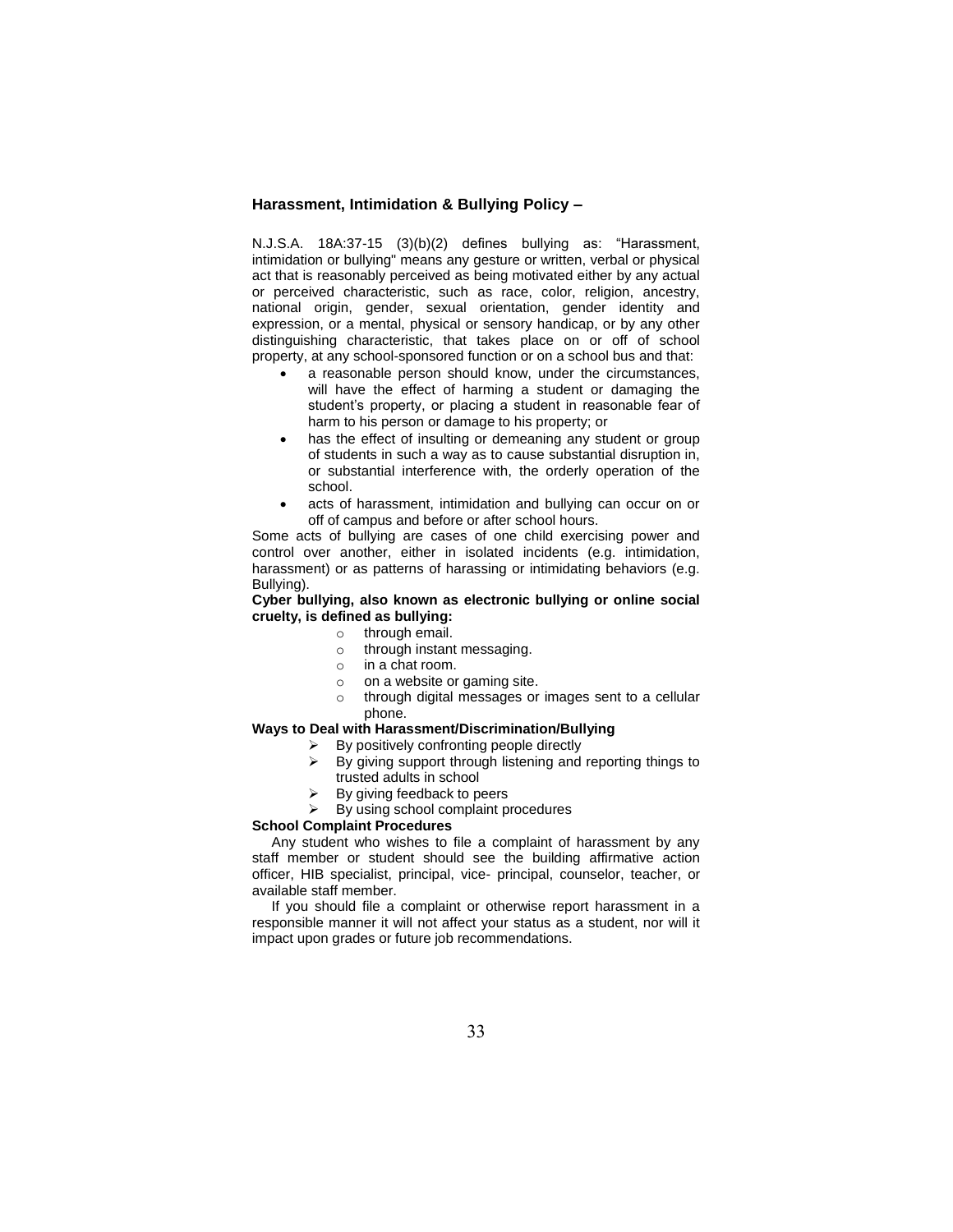### **Disciplinary Actions**

 This school will not accept, tolerate or overlook harassment. As a result, cases of harassment will be dealt with any/all of the following measures.

- $\triangleright$  Parental notification
- $\triangleright$  Documentation of events
- Meeting with Affirmative Action Officer
- $\triangleright$  School disciplinary actions
- Counseling
- $\triangleright$  Police notification
- $\triangleright$  Legal actions by victim
- $\triangleright$  Temporary removal from classroom
- $\triangleright$  Change of schedule

# **Harassment**

 Harassment of students is a real and serious problem in education at all levels. It can affect any student regardless of sex, race, or age. Harassment can threaten a student's physical or emotional well-being, influence how well a student does in school and make it difficult for a student to achieve his or her career goals. Moreover, harassment is illegal. Preventing and remedying harassment in schools and at any school-sponsored function, on a school bus or off of school grounds is essential to ensure nondiscriminatory, safe environments in which students can learn.

### **Types of Harassment/Discrimination/Bullying**

- 1. Race<br>2. Color
- **Color**
- 3. Ancestry
- 4. National Origin
- 5. Nationality
- 6. Creed
- 7. Sexual
- 8. Sexual Orientation
- 9. Affectual Orientation
- 10. Marital Status
- 11. Familial Status
- 12. Age
- 13. Atypical Hereditary Disease
- 14. Disabilities (Physical,
- Mental, Developmental)
- 15. Genetic Testing Results

### **Sexual Harassment**

Sexual harassment includes all unwelcome advances or suggestions, requests for sexual favors, and verbal, nonverbal or physical contacts of a sexual nature whenever such conduct has the purpose or effect of intimidation or tends to create an intimidating, hostile, or offensive educational environment.

Some examples of sexual harassment can include:

- $\triangleright$  Bumping or brushing against a person on purpose  $\triangleright$  Grabbing, touching, pinching
- $\triangleright$  Grabbing, touching, pinching
- Sexual advances or touching of a sexual nature
- Graffiti, notes, stories, jokes, rumors of a sexual nature
- $\triangleright$  Talking about one's sexual activities in front of others
- $\triangleright$  Displaying or distributing of sexually explicit drawings, pictures, and written materials
- $\triangleright$  Threats, insults, and comments about a person's body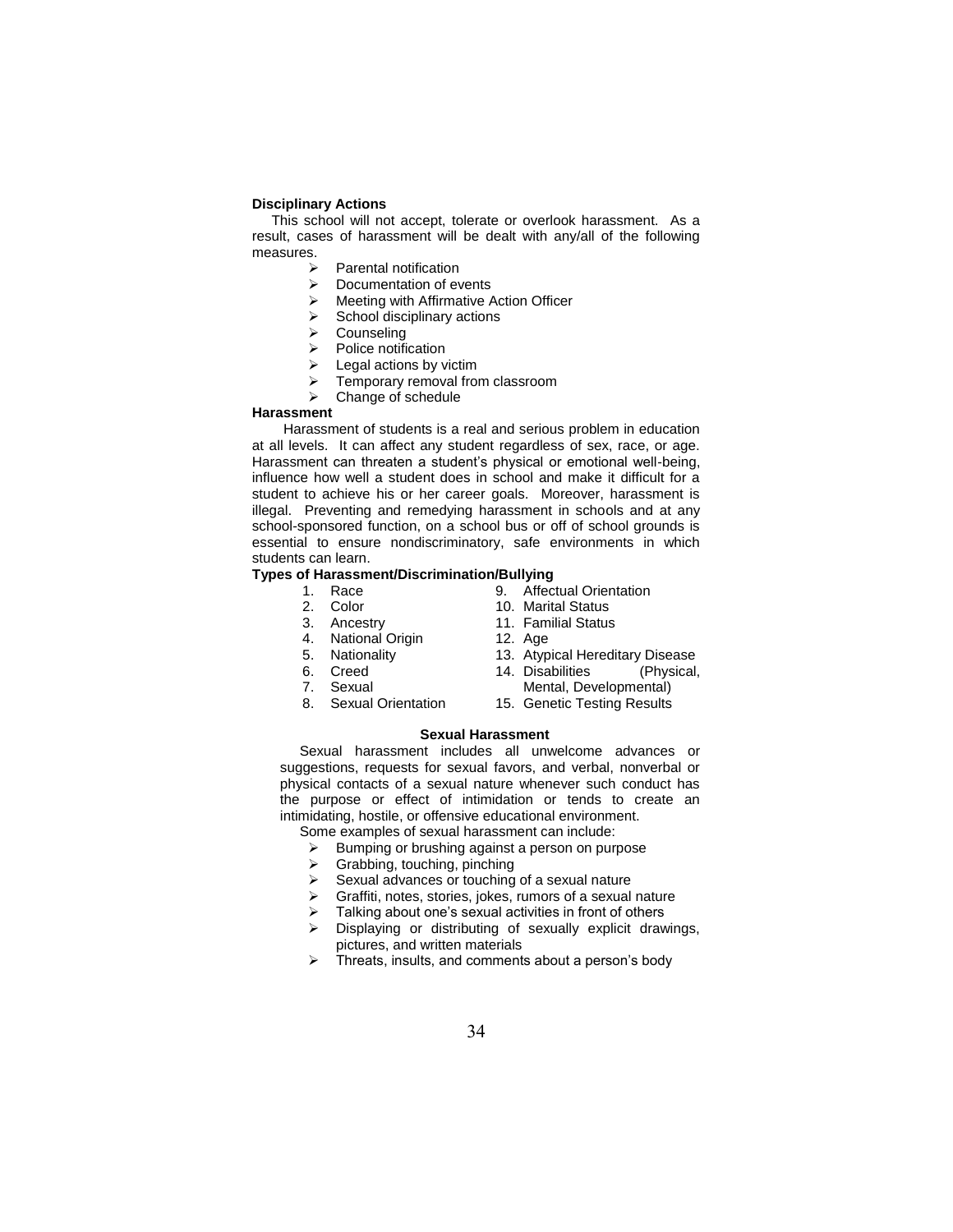### **Reprisal or Retaliation Prohibited**

The school district prohibits reprisal or retaliation against any person who reports an act of harassment, intimidation or bullying. The consequences and appropriate remedial action for a person who engages in reprisal or retaliation shall be determined by the principal or his/her designee after consideration of the nature of the circumstances of the act, in accordance with case law, Federal and State statutes and regulations and district policies and procedures.

#### **Responsibility to Prevent Harassment**

- $\triangleright$  Make sure you notice how your behavior impacts others
- $\triangleright$  Take responsibility for treating people with respect.
- $\triangleright$  It is important that you listen to and support your friends who feel harassed and that you take their concerns seriously.
- $\triangleright$  It is also important to try, whenever possible, to confront people whose behavior has created an intimidating, hostile or offensive environment for yourself or others.
- $\triangleright$  Sometimes it will not be easy or even appropriate, especially if you feel threatened. In these cases, you should report this behavior to appropriate school personnel and/or other trusted adults or professionals.
- The Board expects pupils to conduct themselves in keeping with their levels of development, maturity and demonstrated capabilities with proper regard for the rights and welfare of other pupils and school staff, the educational purpose underlying all school activities and the care of school facilities and equipment consistent with the code of pupil conduct.
- $\triangleright$  The Board believes that standards for pupil behavior must be set cooperatively through interaction among the pupils, parent(s) or legal guardian(s), staff and community members, producing an atmosphere that encourages pupils to grow in self-discipline. The development of this atmosphere requires respect for self and others, as well as for school district and community property on the part of pupils, staff and community members.
- $\triangleright$  The Board believes the best discipline is self-imposed, and it is the responsibility of school district staff to use instances of violations of the code of pupil conduct as opportunities to help pupils learn to assume and accept responsibility for their behavior and the consequences of their behavior. Staff members who interact with pupils shall apply best practices designed to prevent pupil conduct problems and foster pupils' abilities to grow in self-discipline.

Policy 5512.01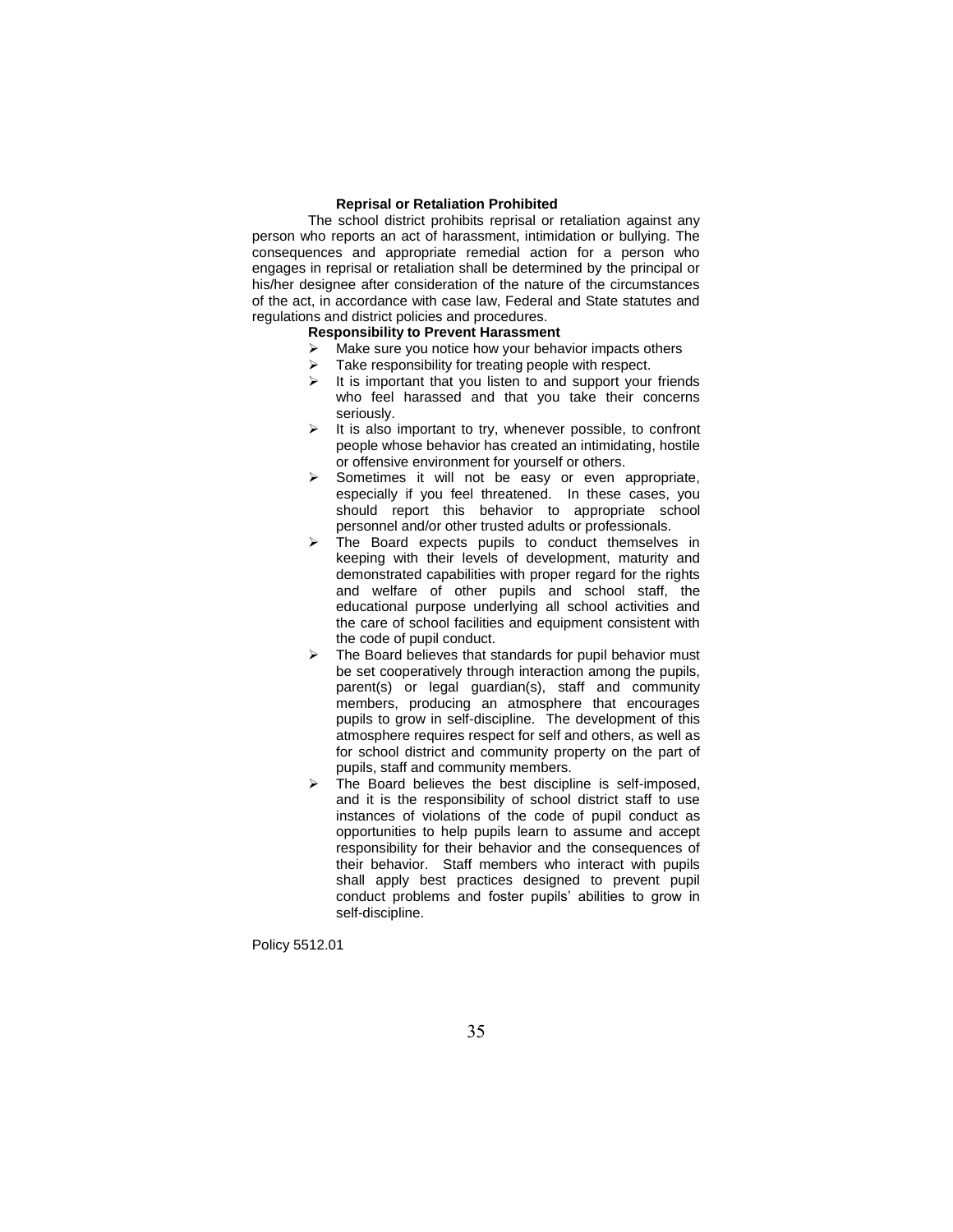### **DATING VIOLENCE AT SCHOOL**

The Board of Education believes a safe and civil environment in school is necessary for children to learn. A pupil who is a victim of dating violence suffers academically and the pupil's safety at school is jeopardized. Acts or incidents of dating violence at school whether they are verbal, sexual, physical, or emotional will not be tolerated and will be dealt with in accordance with the school's pupil code of conduct.

All school staff members (administrative staff, instructional staff, support staff, and volunteers) shall take all reasonable measures to prevent acts or incidents of dating violence at school involving a pupil. All acts or incidents of dating violence at school shall be reported to the Principal or designee in accordance with the provisions outlined in Regulation 5519. A verbal report shall be made to the Principal or designee as soon as possible, but no later than the end of the pupil's school day when the staff member witnesses or learns of an act or incident of dating violence at school. A written report regarding the act or incident shall be submitted to the Principal or designee by the reporting staff member no later than one day after the act or incident occurred.

School staff members are required to report all acts or incidents of dating violence at school they witness or upon receiving reliable information concerning acts or incidents of dating violence at school. Acts or incidents may include, but are not limited to: those characterized by physical, emotional, verbal, or sexual abuse; digital or electronic acts or incidents of dating violence; and/or patterns of behavior which are threatening or controlling.

The Board of Education, upon the recommendation of the Superintendent of Schools, shall adopt the guidelines and procedures outlined in Regulation 5519 for responding to acts or incidents of dating violence at school. The protocols outlined in Regulation 5519 have been established for any school staff member who witnesses or learns of an act or incident of dating violence at school and for school administrators to work with the victim and the aggressor of an act or incident of dating violence.

Dating violence statements and investigations shall be kept in files separate from pupil academic and discipline records to prevent the inadvertent disclosure of confidential information. Every act or incident of dating violence at school that is reported shall be documented in an appropriate manner. This should include statements, planning actions, and disciplinary measures as well as counseling and other support resources that are offered and prescribed to the victim or aggressor.

School administrators shall implement discipline and remedial procedures to address acts or incidents of dating violence at school consistent with the school's pupil code of conduct. The policies and procedures specific to acts or incidents of dating violence at school shall be used to address the act or incident as well as serve as remediation,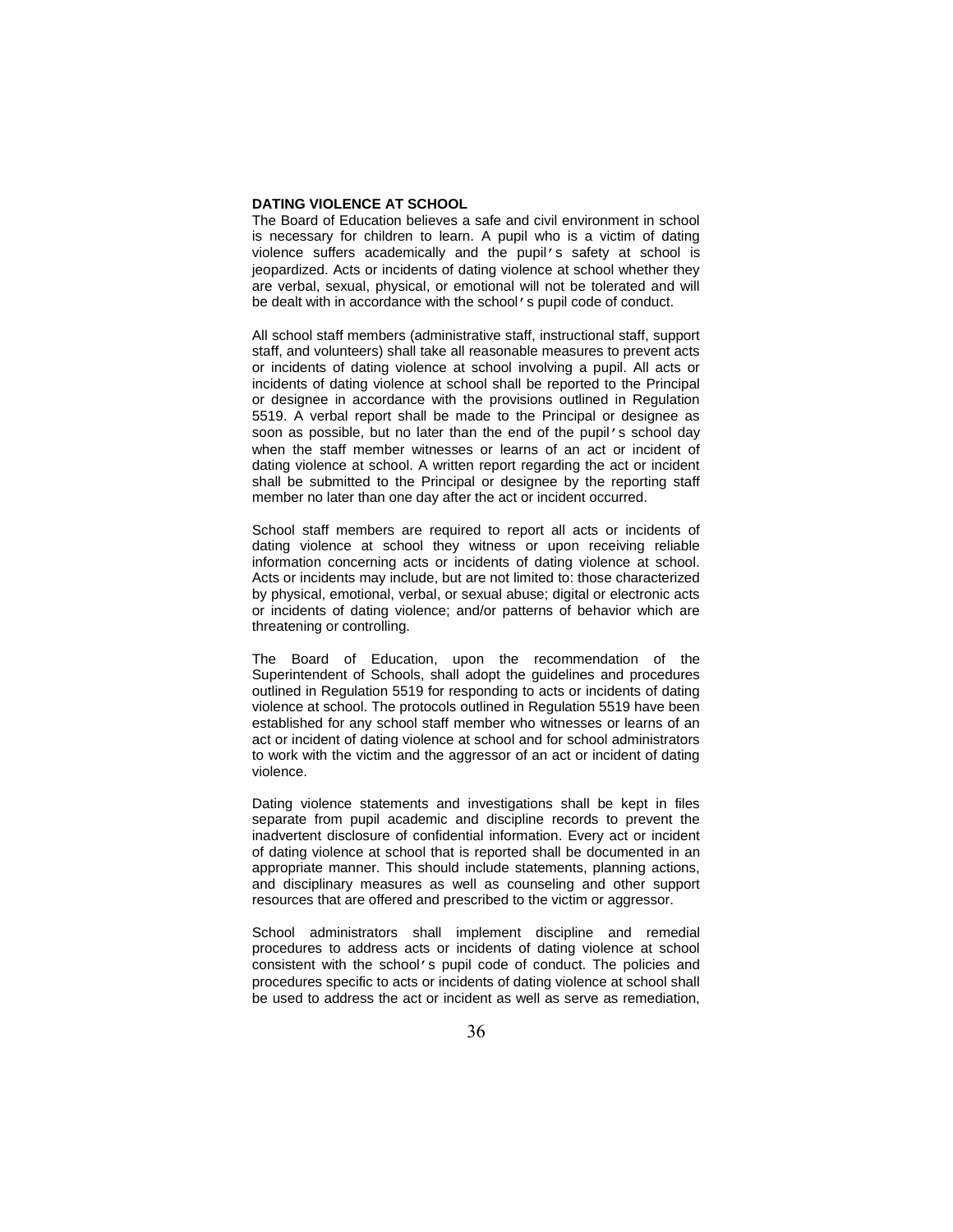intervention, education, and prevention for all individuals involved. The responses shall be tiered with consideration given to the seriousness and the number of previous occurrences of acts or incidents in which both the victim and alleged aggressor have been involved.

Consequences may include, but are not limited to: admonishment, temporary removal from the classroom, classroom or administrative detention, in-school suspension, out-of-school suspension, reports to law enforcement, and/or expulsion. Retaliation towards the victim of any act or incident of dating violence shall be considered when administering consequences to the alleged aggressor based on the severity of the act or incident.

Remediation/intervention may include, but is not limited to: parent conferences, pupil counseling (all pupils involved in the act or incident), peer support groups, corrective instruction or other relevant learning or service experiences, supportive pupil interventions (Intervention and Referral Services - I&RS), behavioral management plans, and/or alternative placements.

A pattern of behaviors may be an important sign a pupil is involved in an unhealthy or abusive dating relationship. The warning signs listed in Regulation 5519 shall educate the school community on the characteristics that a pupil in an unhealthy or abusive relationship may exhibit. Many of these warning signs make a connection to one pupil in the relationship asserting control and power over the other. Recognizing one or more signs of teen dating violence plays an important role in preventing, educating, and intervening in acts or incidents of dating violence.

The Board of Education shall make available to pupils and their families information on safe, appropriate school, family, peer, and community resources available to address dating violence.

The Board of Education shall incorporate age-appropriate dating violence education in grades seven through twelve through the health education curriculum in alignment with the New Jersey Core Curriculum Content Standards for Comprehensive Health and Physical Education. The educational program shall include, but is not limited to, a definition of dating violence, recognizing the warning signs of dating violence, and the characteristics of healthy relationships.

Upon written request to the school Principal, a parent/legal guardian of a pupil less than eighteen years of age shall be permitted, within a reasonable period of time after the request is made, to examine the dating violence education instruction materials developed by the school district.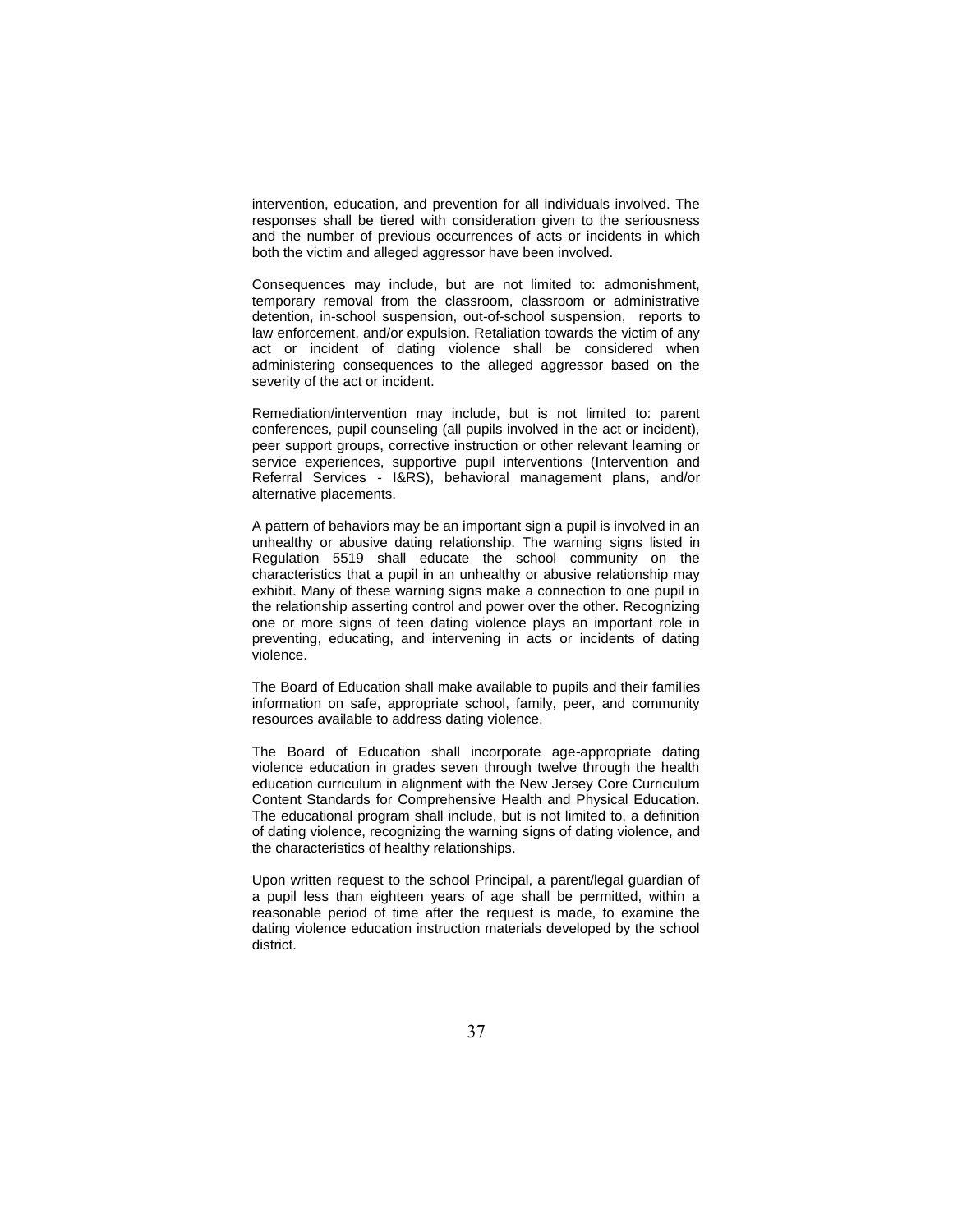Notice of Policy and Regulation 5519 shall appear in all district publications that set forth the comprehensive rules, procedures, and standards of conduct for pupils within the district and in any handbook.

N.J.S.A. 18A:35-4.23a; 18A:37-33; 18A:37-34; 18A:37-35; 18A:37-37 New Jersey Department of Education Model Policy and Guidance for Incidents Involving Dating Violence – September 2011 Adopted: 27 February 2012

# **HEALTH SERVICES VISITATION TO THE HEALTH OFFICE**

If a student becomes ill during school time, he/she should request a pass from the teacher to report to the Nurse. If the student feels the need to see the Nurse between classes, he/she must first report to his/her next scheduled class and then obtain a pass from the teacher. If a student is absent from a class because of illness and fails to report to the nurse, the student will be regarded as cutting class. All sick or injured students must be signed out through the Nurse's Office. Absences from class resulting from a sign out through the Nurse's office are cumulative absences. Students who become ill or injured during the school day should report to the Nurse's Office and not simply call parents to sign them out. If it is necessary for the student to be sent home, the nurse will make the necessary arrangements with the student's parents.

Seniors who drive to school and become ill or injured may drive themselves home with parent permission. The Health Office staff and Attendance staff must be notified by a parent/guardian granting permission for the student to drive him/herself home. Any accident occurring on school property should be reported to the school nurse immediately. All parents/guardians must present proper I.D. at the Visitors Center and receive a visitor badge before going to the Nurse's Office.

# **ELEVATOR USAGE FOR MEDICAL REASONS**

Students with an injury may receive an elevator key from the health office. A doctor's note is necessary in order for the key to be issued. The lost/damaged key charge is \$20.00

### **IMMUNIZATION**

All students attending public school must have recorded in the health office the following required immunization (Students delinquent in verifying the below information will be excluded from school):

- A. DPT Series of 4 with DT booster recommended every 10 years. One dose of DPT must be on or after the 4<sup>th</sup> birthday or any 5 doses.
- B. Polio Series including the booster. One dose of polio must be given on or after the  $4<sup>th</sup>$  birthday.
- C. Measles 2 doses.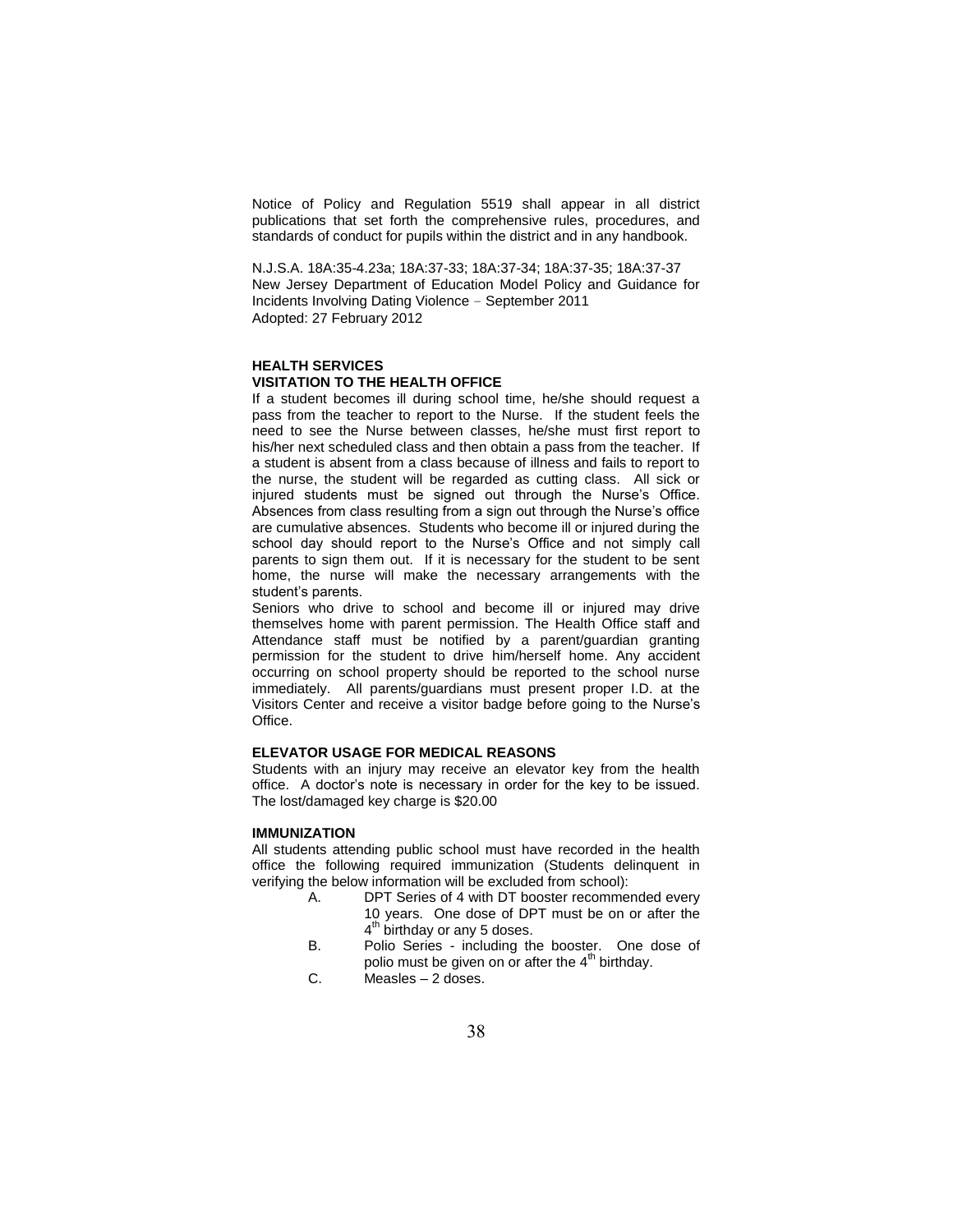Rubella and Mumps Vaccine, - 1 dose or 2 MMR combinations.

- D Mantoux Test (TB)<br>E. Hepatitis B Vacci
- Hepatitis B Vaccine 2 dose adult or 3 dose traditional vaccine.
- F. Tdap if born 1/1/97 or after
- G. Meningococcal born 1/1/97 or after
- H. Varicella

### **EMERGENCY CARDS**

Parent or guardian signatures are required for the administration of emergency medical treatment and consent to share information regarding the health issues of students. An emergency card must be completed for all students at the beginning of each school year with updated/current phone numbers and emergency contact information and sent to the school nurse. If any changes occur during the school year, please notify the Health Office and Guidance Office as necessary.

### **INSURANCE COVERAGE**

Insurance is available to all students. Any student injured at school is covered by a Board of Education "Excess" insurance policy. All claims must first be submitted to your family's primary insurance carrier. Any expenses not covered by a personal family policy will be reimbursed by the Board of Education's insurance company. The policy and its limitations will be fully explained in a separate pamphlet, which will be sent home to each parent.

### **To File A Claim:**

- Be sure the accident/injury is reported to the faculty supervisor at the time it occurs so that an accident report can be filed by the coach/advisor with the nurse.
- Submit all bills to your personal insurance company for reimbursement.
- Obtain an insurance form from the nurse's office for any unpaid balance.
- Complete form and attach itemized bills (paid and unpaid) to insurance form.
- Do not return forms to the school. They must be mailed directly to the Board of Education insurance carrier whose name and address appears on the school insurance form.

### **RETURN TO SCHOOL AFTER AN EXTENDED ABSENCE**

A student returning to school after an extended absence or from homebound instruction must present to the health office and the attendance office a parent and doctor's note permitting the student to return to class. **\*Please be advised that this note does not necessarily excuse the absences**. See Attendance Policy. Parents are strongly encouraged to contact the school counselor and set up a re-entry meeting in order to develop an academic plan for success.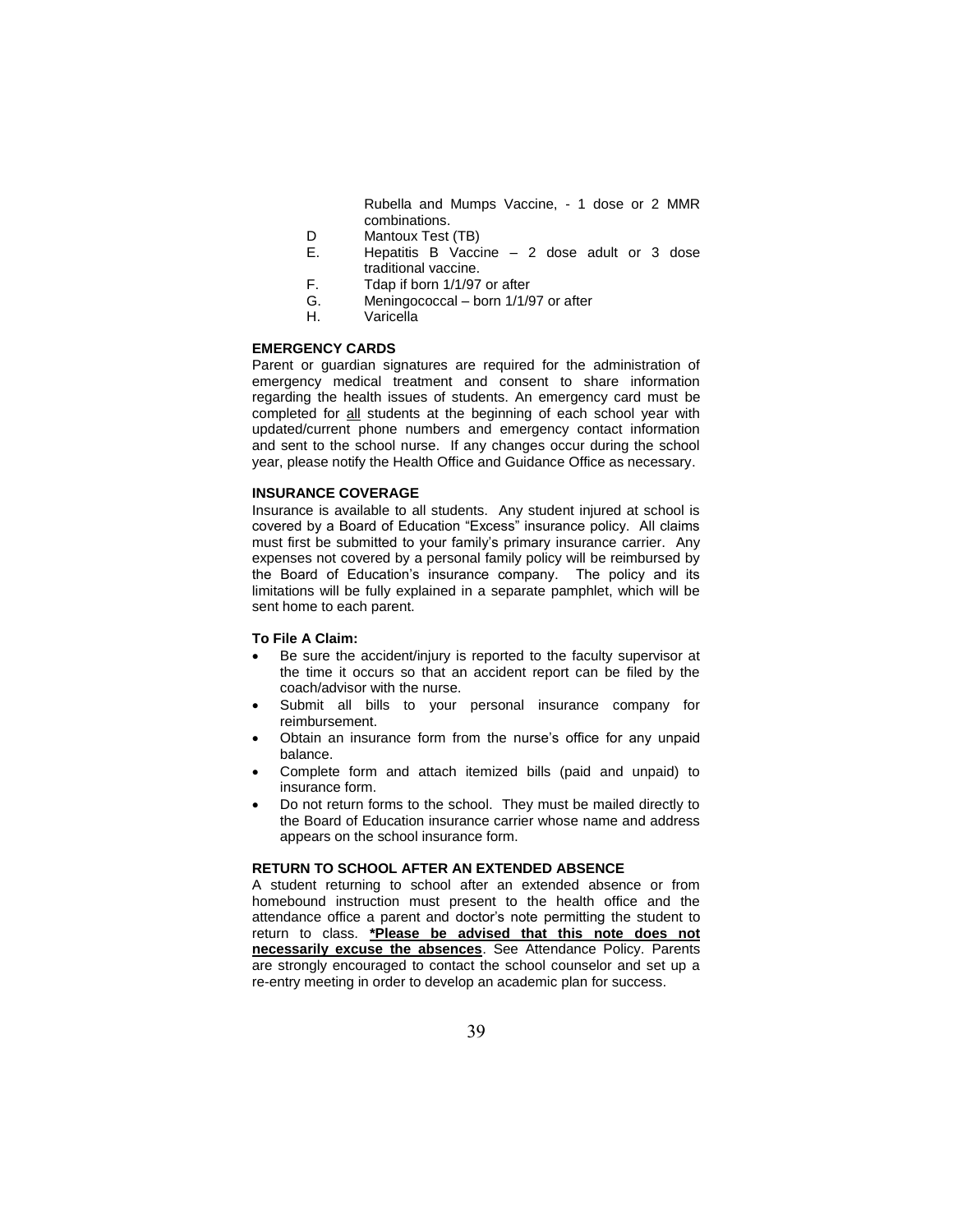### **MEDICATION**

Medication will be given by the school nurse, during school hours, when provided with a written request form, indicating type, dosage and method, signed by both physician and parent/guardian. This applies to both prescription medication, as well as over-the-counter medication.

All medication must be in the original prescription bottle or manufacturer's container and will be kept in the nurse's office.

The permission is effective for the school year for which it is granted and is renewed for each subsequent year upon fulfillment of these requirements.

Medication must be transported to school by the parent/guardian during school hours. The parent/guardian will pick up all medication at the termination of the school year.

 **The only exception to this policy is students with potentially life-threatening illnesses may self-medicate, if proper written permission has been obtained.** 

District guidelines regarding the use of medication by students during trips are as follows:

The school nurse, who dispenses medication to students during the school day, does not attend all field trips. By law, teachers and other school personnel are not permitted to administer medication to students. We have established provisions to accommodate the needs of students who require medication. Laws are in place, which allow selfadministration of medication in potentially life-threatening situations. To use this option, the student's physician must certify that the child is capable of self-administering his/her medication and the parent must authorize that the child has permission to do so. The certification and authorization form is available from the school nurse.

Students who do not suffer from life-threatening conditions but require medication may receive the medication prior to, or following a trip. The parent may accompany his/her child on the trip to administer the medication. Another option, although not recommended, is a parental request to have their child remain in school and not attend the field trip.

All forms related to the options mentioned above must be submitted prior to the date of the field trip. Please contact the school nurse if you have further questions.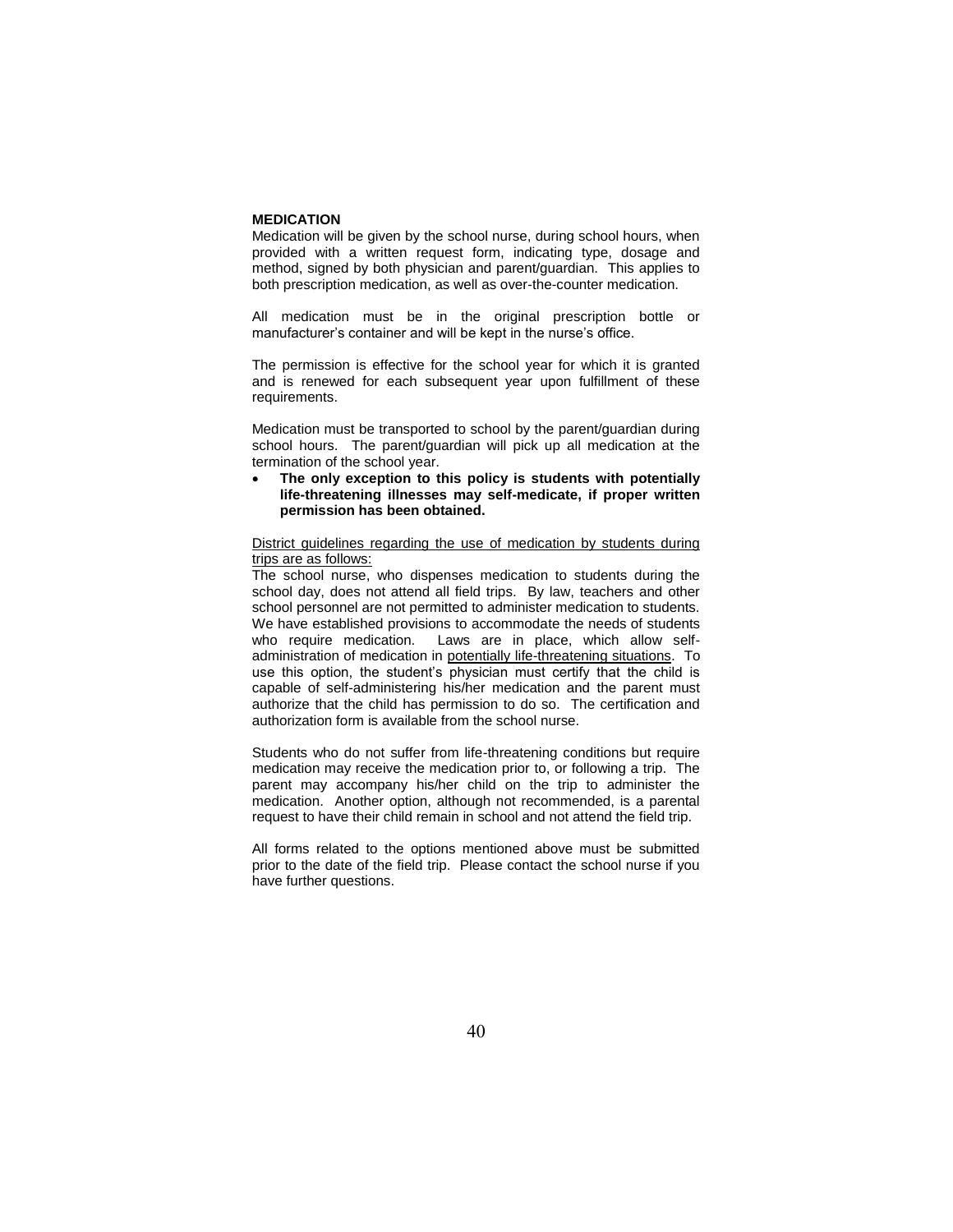### **PHYSICAL EDUCATION EXCUSES**

- Students excused from Physical Education must present to the health office a note from a Medical Doctor requesting to be excused from physical activity.
- The physician note **must have an end date to be excused**  from gym. "until further notice" is not acceptable.
- If the student is to be excused for two (2) weeks or more, the student shall then report to the Guidance Office to be rescheduled to a study hall.
- If the student is medically excused from gym the **student cannot participate in any sport or activity** until cleared by their Medical Physician.
- Notes cannot be accepted from physical therapists, chiropractors, acupuncturists, homeopaths or other practitioners.
- IT IS THE STUDENT'S RESPONSIBILITY TO RETURN TO PHYSICAL EDUCATION AT THE APPROPRIATE TIME.

### **PHYSICAL EXAMINATIONS**

At least one comprehensive physical examination must be performed on all students between grades 9 –12. Students going to their medical home base must bring proof of the exam to the health office. Forms can be obtained from the school nurse.

Any student transferring into or entering the Mount Olive School district must present evidence of a physical exam by a health care provider that was performed within 365 days of entrance. In the event that a student does not have a health care provider or has not had an exam within 365 days of entrance, the school physician may perform the examination.

All students who participate in athletic sports must have a full physical.

- Those students who intend to get their sports physical from the school doctor must have their form submitted to the Health Office 2 weeks prior to the scheduled physical.
- Those students who get their physical from their private doctor must also return their form, signed by their MD, to the Health Office for review 2 weeks before the school doctor is scheduled for physicals.

No student will be allowed to play or practice without completing the physical exam process.

All students must be participating in gym with no restriction to participate in a sport.

### **WORKING PAPERS**

Students under 18 years of age, who are promised employment, must have working papers. A student must apply in person at the Vice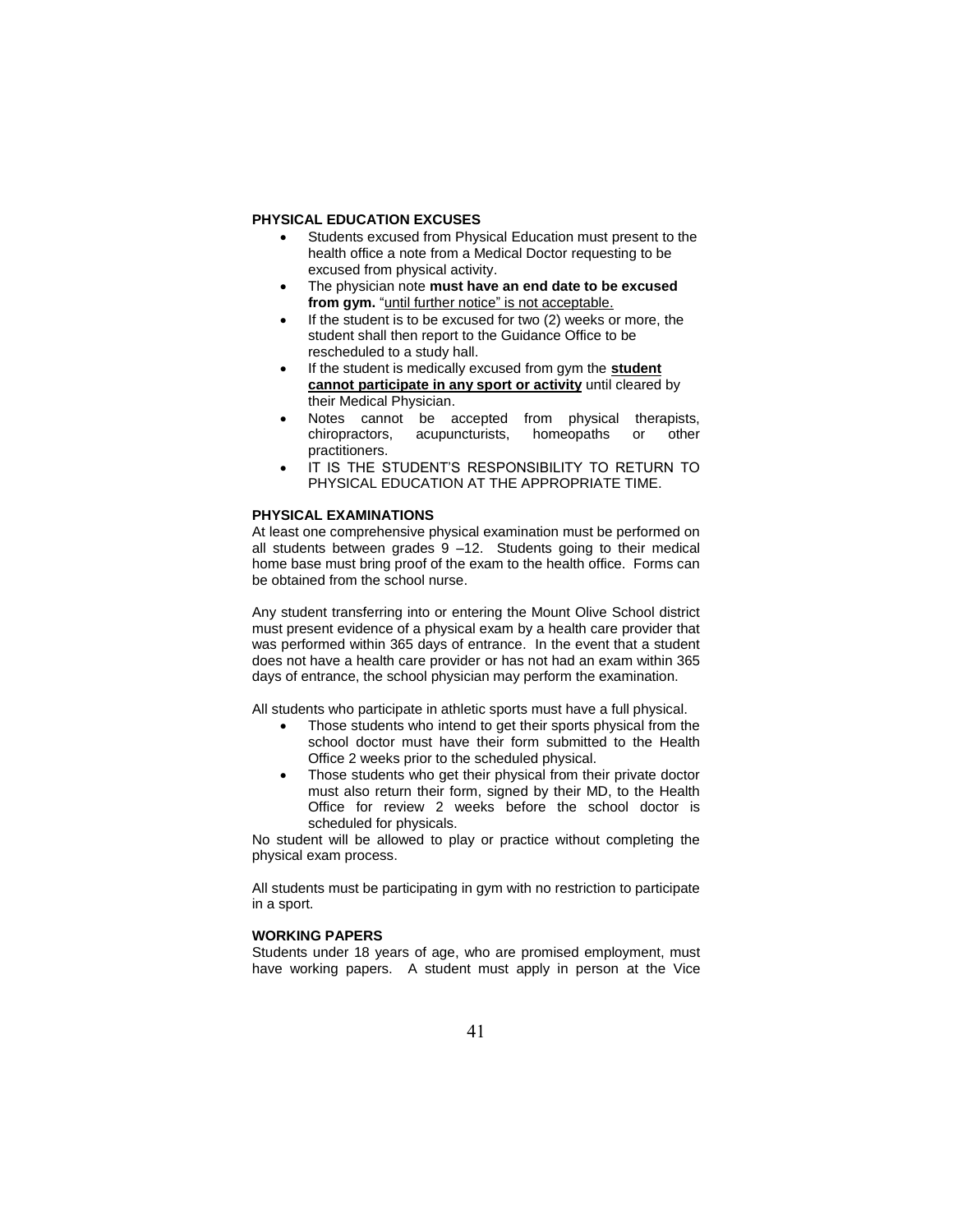Principal's office in the Commons Area. Working papers cannot be done by mail.

- A. The State of New Jersey provides a form to be completed by the student, employer, physician, parent/guardian and school and may be obtained from the office of Ms. Pasqualone, Vice Principal. Forms may also be printed from [http://www.nj.gov/labor/wagehour/content/childlabor](http://www.nj.gov/labor/wagehour/content/childlabor%20-%20%20A300) - A300 (Employment) Combined Certification Form. Upon completion of the application, return form along with proof of age to Ms. Pasqualone's office in the Commons Area for final signatures and processing. It is then the student's responsibility to pick up the completed working paper form to be returned to his/her employer. Working papers will NOT be processed during TAG or class time.
- B. A physical examination is necessary, if the student does not have an existing school physical. The school doctor is periodically available to perform working paper physicals. The nurse will advise students as to the dates that the doctor will be here or students may obtain a physical by their own doctor at their own expense.

# **LIBRARY/MEDIA CENTER**

Welcome to the Mount Olive High School Library! The Library is open for student use throughout the day including during TAG and Unit Lunch, and afterschool on Tuesdays and Thursdays. Please check the Library website for updated schedule information. All students have online access to Library resources through the MOHS Library website. All freshmen students receive library orientation at the beginning of the school year. Instruction in research skills and processes continues throughout a student's years at Mount Olive High School.

### **LIBRARY PASSES**

All students using the Library must show their student I.D. and present their own, signed Agenda with the date, time, and teacher's name clearly written to the duty teacher at the sign-in desk upon entry. Students will also use their school ID card to check out materials. Students will be assigned a computer station when available. Scheduled classes using Library computers will have priority.

#### **LIBRARY CONDUCT**

**The Library is for quiet study, reading, and research only.** Any student who cannot utilize the Library with the idea of a quiet atmosphere in mind will be asked to leave the Library until such time as he/she can abide by this policy. The Librarian, library aide, or assigned duty teacher will enforce this policy. No food or drinks are permitted in the Library at any time. The Library follows the MOHS Acceptable Use Policies regarding use of electronic devices. The MOHS Library follows